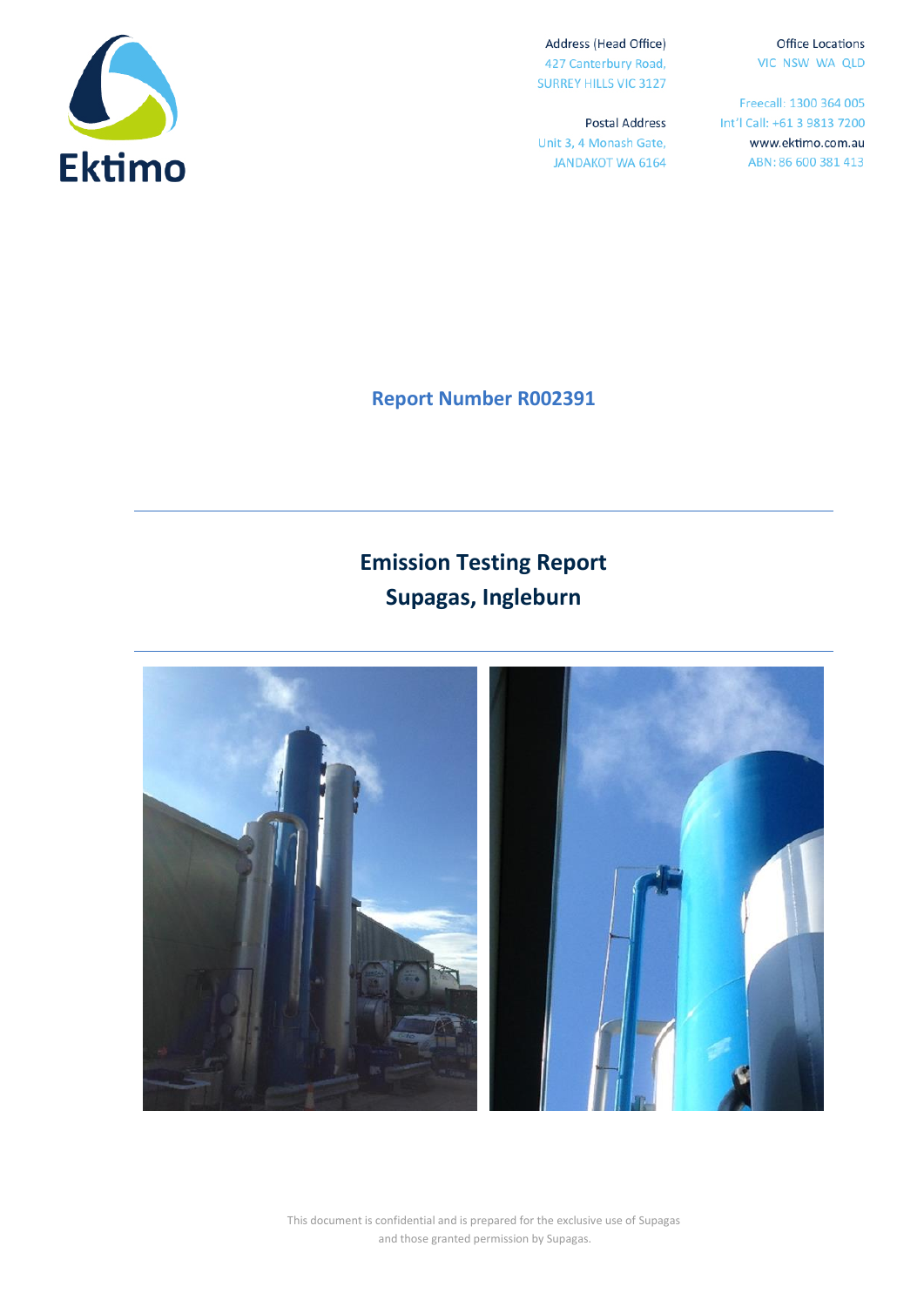# **Document Information**

| Client Name:          | Supagas                             |
|-----------------------|-------------------------------------|
| <b>Report Number:</b> | R002391                             |
| Date of Issue:        | 2 March 2016                        |
| Attention:            | Andrew Walker                       |
| Address:              | 5 Benson Road<br>Ingleburn NSW 2565 |
| Testing Laboratory:   | Ektimo (ETC) ABN 74 474 273 172     |

#### **Report Status**

| Format                    | <b>Document Number</b> | <b>Report Date</b> | Prepared By | Reviewed By (1) | Reviewed By (2) |
|---------------------------|------------------------|--------------------|-------------|-----------------|-----------------|
| <b>Preliminary Report</b> |                        |                    |             |                 |                 |
| Draft Report              |                        |                    |             | -               | ۰               |
| <b>Final Report</b>       | R002391                | 2/03/2016          | JWe         | ADa             | SCo             |
| Amend Report              |                        |                    |             | -               |                 |

*Template Version: 160127*

# **Amendment Record**

| Document Number | Initiator<br><b>Report Date</b> |          | Section | Reason |
|-----------------|---------------------------------|----------|---------|--------|
| Nil             | $\overline{\phantom{a}}$        | <b>.</b> |         |        |

## **Report Authorisation**

**Steven Cooper Client Manager**



Accredited for compliance with ISO/IEC 17025. NATA is a signatory to the ILAC mutual recognition arrangement for the mutual recognition of the equivalence of testing, calibration and inspection reports

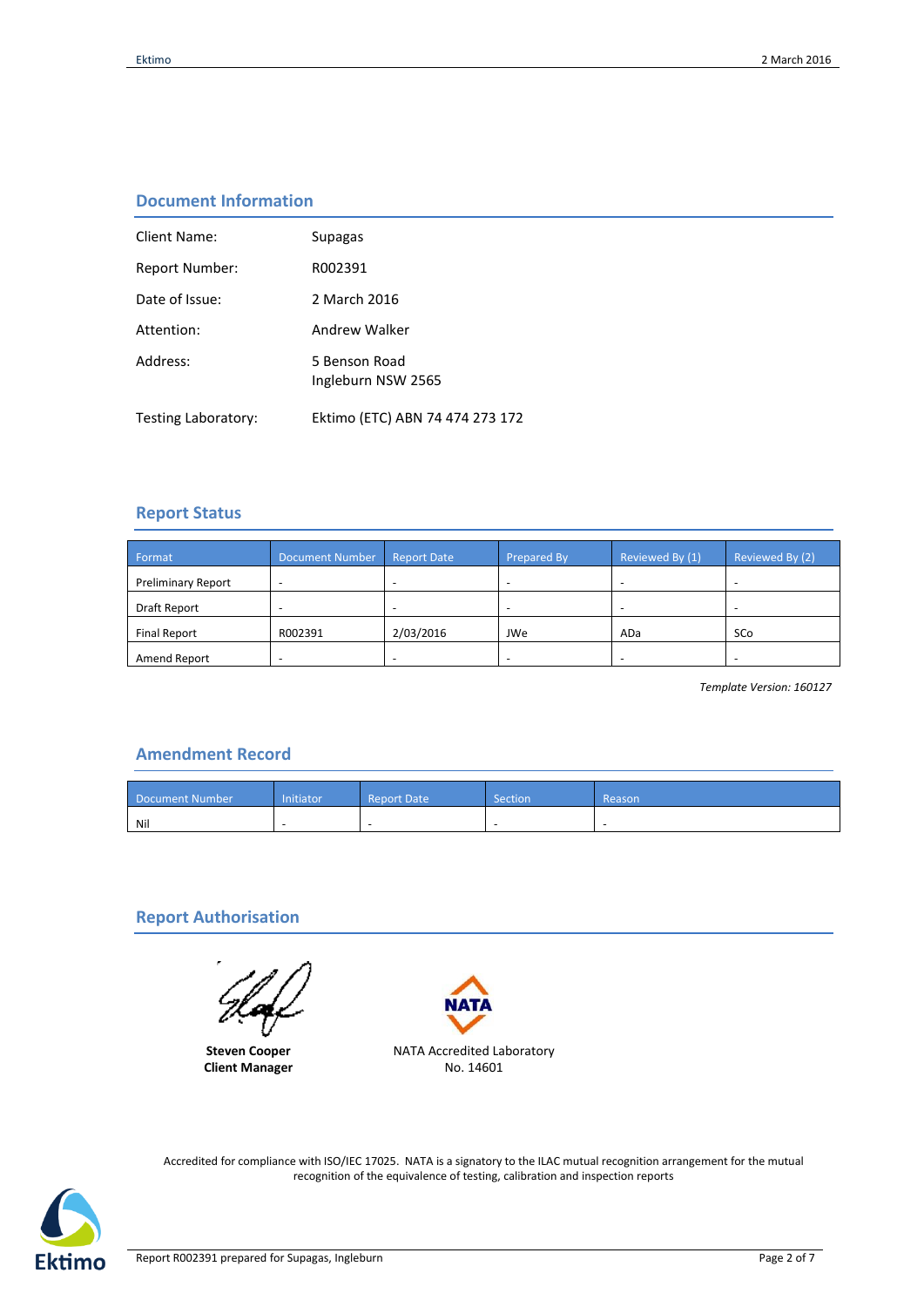# **Table of Contents**

| $2^{\circ}$    |  |
|----------------|--|
| 3              |  |
| 3.1            |  |
| 4              |  |
| 5.             |  |
| 6              |  |
| 7 <sup>7</sup> |  |

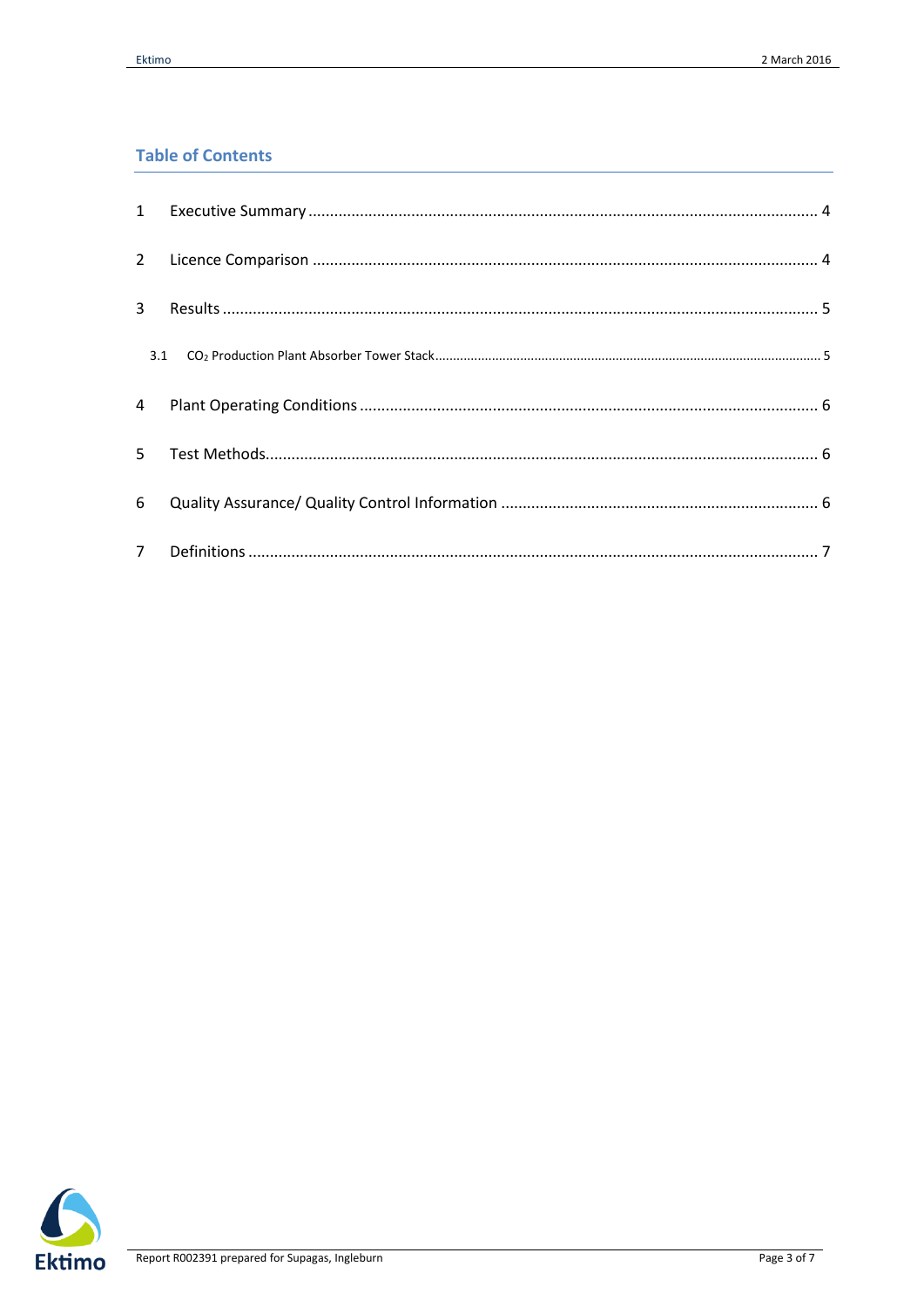## <span id="page-3-0"></span>**1 EXECUTIVE SUMMARY**

Ektimo was engaged by Supagas to perform annual emission testing pursuant to their Environment Protection Licence 20022

Monitoring was performed as follows:

| Location                                       | <b>Test Date</b> | Test Parameters*                                         |
|------------------------------------------------|------------------|----------------------------------------------------------|
| $CO2$ Production Plant<br>Absorber Tower Stack | 1 March 2016     | Nitrogen oxides, carbon monoxide, carbon dioxide, oxygen |

\* Flow rate, velocity, temperature and moisture were determined unless otherwise stated

The sampling methodologies chosen by Ektimo are those recommended by the NSW Office of Environment and Heritage (as specified in the *Approved Methods for the Sampling and Analysis of Air Pollutants in New South Wales, January 2007*).

All results are reported on a dry basis at STP. Unless otherwise indicated, the methods cited in this report have been performed without deviation.

Plant operating conditions have been noted in the report.

#### <span id="page-3-1"></span>**2 LICENCE COMPARISON**

The following licence comparison table shows that all analytes highlighted in green are below the licence limit set by the NSW EPA as per licence 20022 (last amended on 10/07/14).

| <b>EPA No.</b> | <b>Location Description</b>                              | <b>Pollutant</b> | <b>Units</b>      | Licence limit | <b>Detected</b><br>values<br>1/03/2016 | <b>Detected</b><br>values<br>(corrected to<br>$3\% O_{2}$ |
|----------------|----------------------------------------------------------|------------------|-------------------|---------------|----------------------------------------|-----------------------------------------------------------|
| 1              | CO <sub>2</sub> Production Plant<br>Absorber Tower Stack | Nitrogen Oxides  | mg/m <sup>3</sup> | 230           | 110                                    | 110                                                       |

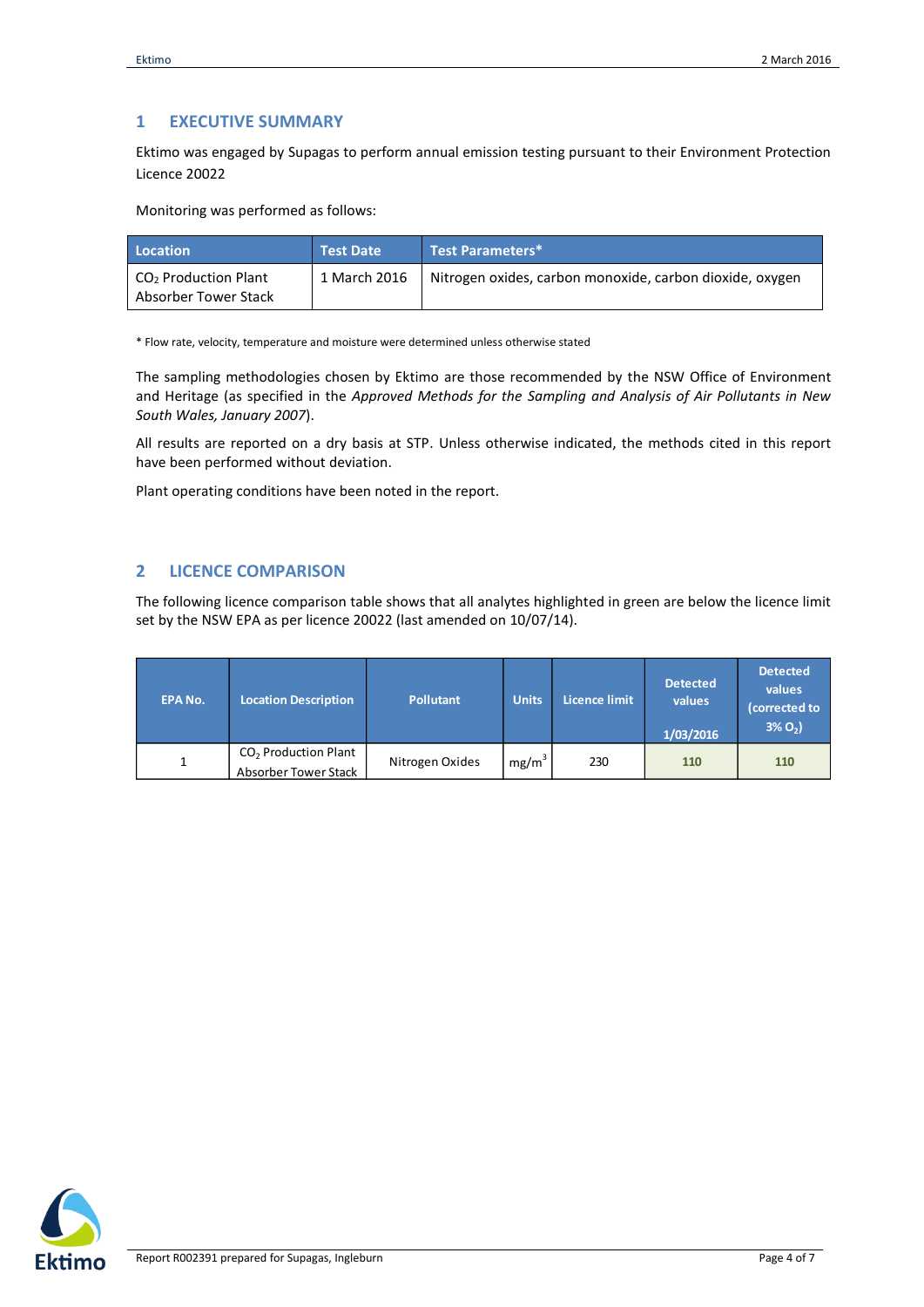## <span id="page-4-0"></span>**3 RESULTS**

# <span id="page-4-1"></span>*3.1 CO<sup>2</sup> Production Plant Absorber Tower Stack*

| Date                                                                                                                                                | 1-03-2016     |                                    |                                     | <b>Client</b>          | <b>Supagas</b>                          |                                                  |                  |                                    |                                     |                  |  |
|-----------------------------------------------------------------------------------------------------------------------------------------------------|---------------|------------------------------------|-------------------------------------|------------------------|-----------------------------------------|--------------------------------------------------|------------------|------------------------------------|-------------------------------------|------------------|--|
| <b>Report</b>                                                                                                                                       | R002391       |                                    |                                     | <b>Stack ID</b>        |                                         | <b>CO2 Production Plant Absorber Tower Stack</b> |                  |                                    |                                     |                  |  |
| Licence No.                                                                                                                                         | 20022         |                                    |                                     | Location               | <b>NSW</b><br>Ingleburn<br><b>State</b> |                                                  |                  |                                    |                                     |                  |  |
| <b>Ektimo Staff</b>                                                                                                                                 | Sco/Swe       |                                    |                                     |                        |                                         |                                                  |                  |                                    |                                     |                  |  |
| <b>Process Conditions</b>                                                                                                                           |               |                                    | Please refer to client records.     |                        |                                         |                                                  |                  |                                    |                                     |                  |  |
|                                                                                                                                                     |               |                                    |                                     |                        |                                         |                                                  |                  |                                    |                                     |                  |  |
| <b>Sampling Plane Details</b>                                                                                                                       |               |                                    |                                     |                        |                                         |                                                  |                  |                                    |                                     |                  |  |
| Sampling plane dimensions<br>1140 mm                                                                                                                |               |                                    |                                     |                        |                                         |                                                  |                  |                                    |                                     |                  |  |
| Sampling plane area                                                                                                                                 |               |                                    |                                     |                        | $1.02 \text{ m}^2$                      |                                                  |                  |                                    |                                     |                  |  |
| Access & height of ports                                                                                                                            |               |                                    |                                     | Elevated work platform | 10 <sub>m</sub>                         |                                                  |                  |                                    |                                     |                  |  |
| Duct orientation & shape                                                                                                                            |               |                                    |                                     | Vertical               | Circular                                |                                                  |                  |                                    |                                     |                  |  |
| Downstream disturbance                                                                                                                              |               |                                    |                                     |                        | Exit 0.3 D                              |                                                  |                  |                                    |                                     |                  |  |
| Upstream disturbance                                                                                                                                |               |                                    |                                     | Junction               | 0 <sub>D</sub>                          |                                                  |                  |                                    |                                     |                  |  |
| No. traverses & points sampled                                                                                                                      |               |                                    |                                     | $\mathbf{1}$           | 10                                      |                                                  |                  |                                    |                                     |                  |  |
| Compliance of sample plane to AS4323.1                                                                                                              |               |                                    |                                     |                        | Non-compliant <sup>(1)</sup>            |                                                  |                  |                                    |                                     |                  |  |
|                                                                                                                                                     |               |                                    |                                     |                        |                                         |                                                  |                  |                                    |                                     |                  |  |
| <b>Comments</b>                                                                                                                                     |               |                                    |                                     |                        |                                         |                                                  |                  |                                    |                                     |                  |  |
| Sampling was conducted via a 1/2 inch stainless steel duct secured permanently at the sampling plane. Flow rate, velocity, temperature and moisture |               |                                    |                                     |                        |                                         |                                                  |                  |                                    |                                     |                  |  |
| measurements were taken from the exit of this discharge point as no removable ports at the sample plane are evident.                                |               |                                    |                                     |                        |                                         |                                                  |                  |                                    |                                     |                  |  |
| Non-compliant sampling plane; the testing precision will be reduced                                                                                 |               |                                    |                                     |                        |                                         |                                                  |                  |                                    |                                     |                  |  |
| The number of traverses sampled is less than the requirement                                                                                        |               |                                    |                                     |                        |                                         |                                                  |                  |                                    |                                     |                  |  |
| The number of points sampled is less than the requirement                                                                                           |               |                                    |                                     |                        |                                         |                                                  |                  |                                    |                                     |                  |  |
| <b>Stack Parameters</b>                                                                                                                             |               |                                    |                                     |                        |                                         |                                                  |                  |                                    |                                     |                  |  |
| Moisture content, %v/v                                                                                                                              |               |                                    |                                     | 12 (saturated)         |                                         |                                                  |                  |                                    |                                     |                  |  |
| Gas molecular weight, g/g mole                                                                                                                      |               |                                    |                                     | 27.1 (wet)             | 28.3 (dry)                              |                                                  |                  |                                    |                                     |                  |  |
| Gas density at STP, kg/m <sup>3</sup>                                                                                                               |               |                                    |                                     | 1.21 (wet)             | $1.26$ (dry)                            |                                                  |                  |                                    |                                     |                  |  |
| % Oxygen correction & Factor                                                                                                                        |               |                                    |                                     | 3%                     |                                         |                                                  | 0.94             |                                    |                                     |                  |  |
|                                                                                                                                                     |               |                                    |                                     |                        |                                         |                                                  |                  |                                    |                                     |                  |  |
| <b>Gas Flow Parameters</b>                                                                                                                          |               |                                    |                                     |                        |                                         |                                                  |                  |                                    |                                     |                  |  |
| Measurement time (hhmm)                                                                                                                             |               |                                    |                                     | 830                    |                                         |                                                  |                  |                                    |                                     |                  |  |
| Temperature, K                                                                                                                                      |               |                                    |                                     | 323                    |                                         |                                                  |                  |                                    |                                     |                  |  |
| Velocity at sampling plane, m/s                                                                                                                     |               |                                    |                                     | $2$                    |                                         |                                                  |                  |                                    |                                     |                  |  |
| Volumetric flow rate, discharge, m <sup>3</sup> /s                                                                                                  |               |                                    |                                     | $\leq$                 |                                         |                                                  |                  |                                    |                                     |                  |  |
| Volumetric flow rate (wet STP), m <sup>3</sup> /s                                                                                                   |               |                                    |                                     | < 1                    |                                         |                                                  |                  |                                    |                                     |                  |  |
| Volumetric flow rate (dry STP), m <sup>3</sup> /s                                                                                                   |               |                                    |                                     | <1                     |                                         |                                                  |                  |                                    |                                     |                  |  |
| Mass flow rate (wet basis), kg/hour                                                                                                                 |               |                                    |                                     | <6000                  |                                         |                                                  |                  |                                    |                                     |                  |  |
| Velocity difference, %                                                                                                                              |               |                                    |                                     | <1                     |                                         |                                                  |                  |                                    |                                     |                  |  |
|                                                                                                                                                     |               |                                    |                                     |                        |                                         |                                                  |                  |                                    |                                     |                  |  |
| Gases                                                                                                                                               |               |                                    | Average                             |                        |                                         | Minimum                                          |                  |                                    | Maximum                             |                  |  |
|                                                                                                                                                     | Sampling time |                                    | 838-937                             |                        |                                         | 838-937                                          |                  |                                    | 838-937                             |                  |  |
|                                                                                                                                                     |               |                                    | Corrected to 3%                     |                        |                                         | Corrected to 3%                                  |                  |                                    | Corrected to 3%                     |                  |  |
|                                                                                                                                                     |               | Concentration<br>mg/m <sup>3</sup> | O <sub>2</sub><br>mg/m <sup>3</sup> | Mass Rate<br>g/s       | Concentration                           | O <sub>2</sub><br>mg/m <sup>3</sup>              | Mass Rate<br>g/s | Concentration<br>mg/m <sup>3</sup> | O <sub>2</sub><br>mg/m <sup>3</sup> | Mass Rate<br>g/s |  |
|                                                                                                                                                     |               |                                    |                                     |                        | mg/m <sup>3</sup>                       |                                                  |                  |                                    |                                     |                  |  |
| Nitrogen oxides (as NO <sub>2</sub> )                                                                                                               |               | 110                                | 110                                 | < 0.1                  | 110                                     | 100                                              | < 0.1            | 120                                | 110                                 | < 0.1            |  |
| Carbon monoxide                                                                                                                                     |               | 65                                 | 61                                  | <0.08                  | 47                                      | 45                                               | <0.06            | 91                                 | 86                                  | < 0.1            |  |
|                                                                                                                                                     |               | Concentration<br>$\%$              |                                     |                        | Concentration<br>$\%$                   |                                                  |                  | Concentration<br>$\%$              |                                     |                  |  |
|                                                                                                                                                     |               |                                    |                                     |                        |                                         |                                                  |                  |                                    |                                     |                  |  |
| Carbon dioxide                                                                                                                                      |               | 0.5                                |                                     |                        | 0.4                                     |                                                  |                  | 0.5                                |                                     |                  |  |
| Oxygen                                                                                                                                              |               | 1.8                                |                                     |                        | 1.7                                     |                                                  |                  | $\overline{2}$                     |                                     |                  |  |
|                                                                                                                                                     |               |                                    |                                     |                        |                                         |                                                  |                  |                                    |                                     |                  |  |

**(1) The sampling plane is deemed to be non-ideal or non-compliant due to the following reasons:**

The gas velocity at some or all sampling points is less than 3 m/s

The dow nstream disturbance is <1D from the sampling plane

The upstream disturbance is <2D from the sampling plane

The stack or duct does not have the required number of access holes (ports)

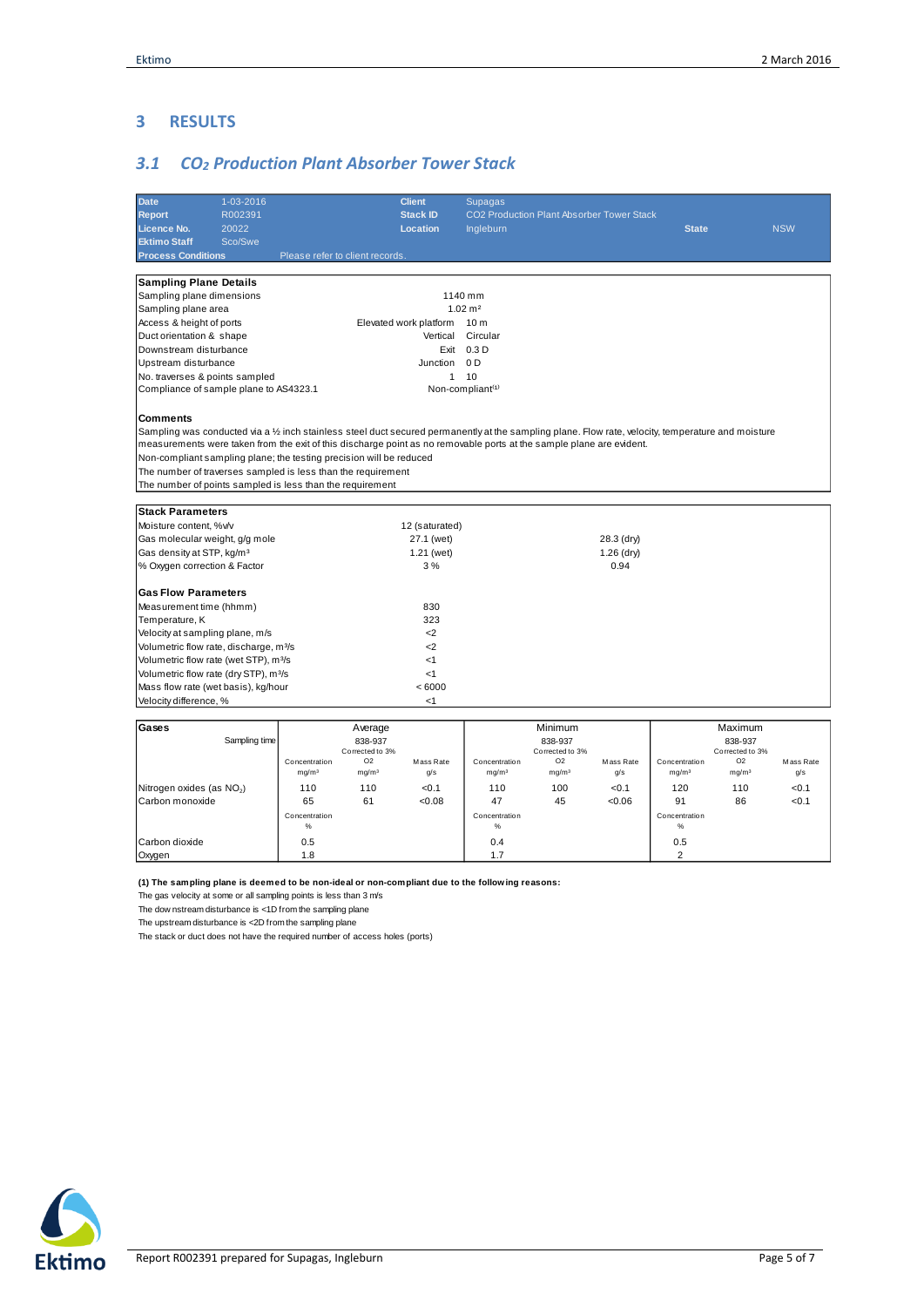#### <span id="page-5-0"></span>**4 PLANT OPERATING CONDITIONS**

Unless otherwise stated, the plant operating conditions were normal at the time of testing. See Supagas's records for complete process conditions.

#### <span id="page-5-1"></span>**5 TEST METHODS**

All sampling and analysis was performed by Ektimo unless otherwise specified. Specific details of the methods are available upon request

| <b>Parameter</b>      | <b>Test Method</b><br>Method |                        | Uncertainty* | <b>NATA Accredited</b> |           |
|-----------------------|------------------------------|------------------------|--------------|------------------------|-----------|
|                       |                              | <b>Detection Limit</b> |              | Sampling               | Analysis  |
| Moisture content      | NSW TM-22                    | 0.4%                   | 19%          | ✓                      | ✓         |
| Oxygen                | USEPA 3A                     | 0.1%                   | 13%          | ✓                      | ✓         |
| Carbon dioxide        | USEPA 3A                     | 0.1%                   | 13%          | ✓                      | ✓         |
| Nitrogen oxides       | USEPA 7E                     | 4mg/m <sup>3</sup>     | 12%          | ✓                      | ✓         |
| Carbon monoxide       | USEPA 10                     | 2.5mg/m <sup>3</sup>   | 12%          | ✓                      | ✓         |
| Sample plane criteria | NSW TM-1                     | ΝA                     | ٠            | $\checkmark$           | <b>NA</b> |
| Velocity              | NSW TM-2                     | $2ms^{-1}$             | 7%           | ✓                      | NA        |
| Temperature           | NSW TM-2                     | $0^{\circ}$ C          | 2%           | ✓                      | <b>NA</b> |
| Flow rate             | NSW TM-2                     | Location               | 8%           | ✓                      | <b>NA</b> |

\* Uncertainty values cited in this table are calculated at the 95% confidence level (coverage factor = 2)

## <span id="page-5-2"></span>**6 QUALITY ASSURANCE/ QUALITY CONTROL INFORMATION**

Ektimo (EML) and Ektimo (ETC) are accredited by the National Association of Testing Authorities (NATA) for the sampling and analysis of air pollutants from industrial sources. Unless otherwise stated test methods used are accredited with the National Association of Testing Authorities. For full details, search for Ektimo at NATA's website [www.nata.com.au.](http://www.nata.com.au/)

Ektimo (EML) and Ektimo (ETC) are accredited by NATA (National Association of Testing Authorities) to ISO/IEC 17025. – General Requirements for the Competence of Testing and Calibration Laboratories. ISO/IEC 17025 requires that a laboratory have adequate equipment to perform the testing, as well as laboratory personnel with the competence to perform the testing. This quality assurance system is administered and maintained by the Compliance Manager.

NATA is a member of APLAC (Asia Pacific Laboratory Accreditation Co-operation) and of ILAC (International Laboratory Accreditation Co-operation). Through the mutual recognition arrangements with both of these organisations, NATA accreditation is recognised world –wide.

A formal Quality Control program is in place at Ektimo to monitor analyses performed in the laboratory and sampling conducted in the field. The program is designed to check where appropriate; the sampling reproducibility, analytical method, accuracy, precision and the performance of the analyst. The Laboratory Manager is responsible for the administration and maintenance of this program.